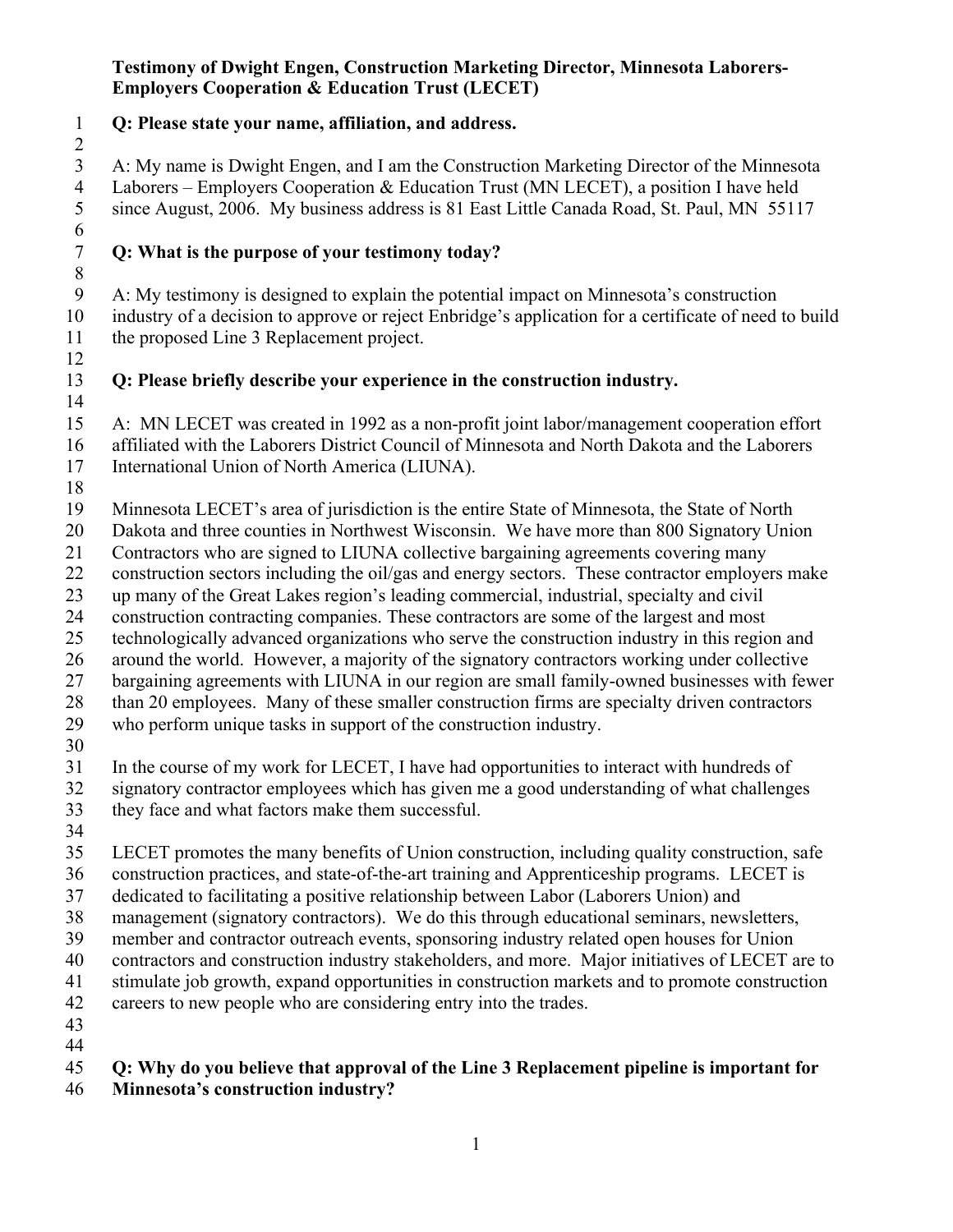#### **Testimony of Dwight Engen, Construction Marketing Director, Minnesota Laborers-Employers Cooperation & Education Trust (LECET)**

A: First, I believe that the job creation associated with construction and operation of the pipeline

is very real and very significant to the skilled construction craft Union Laborers and skilled

trades men and women who will be hired by signatory contractor employers to perform this

- important work.
- 

 These are great jobs for skilled Laborers and other trades men and women. Projects like this have historically delivered good pay and benefits, by contributing to those individual workers'

health, welfare, pension and benefit plans. In addition these projects create many ancillary and

supporting jobs for engineers, inspectors, product manufacturing, distribution of equipment and

supplies and so much more. We are confident that Enbridge Energy Partners LLC would be able

- to identify a more comprehensive report on job creation.
- 

Second, the timing of the Line 3 project is good in terms of availability of skilled Labor

workforce pool for the pipeline construction industry. With no current pipeline projects in the

- works, skilled Pipeline workers are ready to get back in doing the work they love and are highly
- skilled at doing. Laborers Union locals in Northern Minnesota have a vast group of skilled
- Laborers who have worked on pipeline projects in the past 20 years. According to Enbridge, the

new Line 3 will comprise "the newest most advanced pipeline technology" and the skilled

construction laborers and other tradesmen and women are poised and ready to do the work.

When looking at the career of a construction worker and in this case, a pipeline construction

worker, it can be noted that projects like these are what keep members engaged in the industry,

up to date with the most current and available trends and prepared to go to work. Over a career,

pipeline Laborers- those who specialize in pipeline construction- may have worked on up to 20

or 30 pipelines over a career. Our labor pool includes many who fall into this category as skilled

 professionals working in the pipeline sector. 

### **Q: Why is the availability of reliable and stable fuel supplies of particular importance to Minnesota construction employers and construction workers?**

 A: Stable fuel sources are critical to Minnesota's and the region's economy and to the construction industry – a significantly large user of oil/fuel sources. The Line 3 replacement program will help to prevent possible disruptions that could occur due to growing problems with operation of a badly outdated pipeline. This can, in turn, maintain the integrity of our fuel availability and pricing.

All of our 800 plus signatory Contractors use and rely on reliable and stable fuel sources for all

of their fleet needs and more importantly for all their heavy equipment vehicle operation during

construction. In addition, contractors must have reliable fuel to transport much of their heavy

- equipment and machinery.
- 

Fuel is a significant factor that is built into the overhead of the operation of the business and

certainly included in the equipment and machinery operation during the construction process.

- Having a more reliable domestic fuel source that is regionally accessible and competitively
- priced for the entire region can positively or negatively affect the economic vitality of any